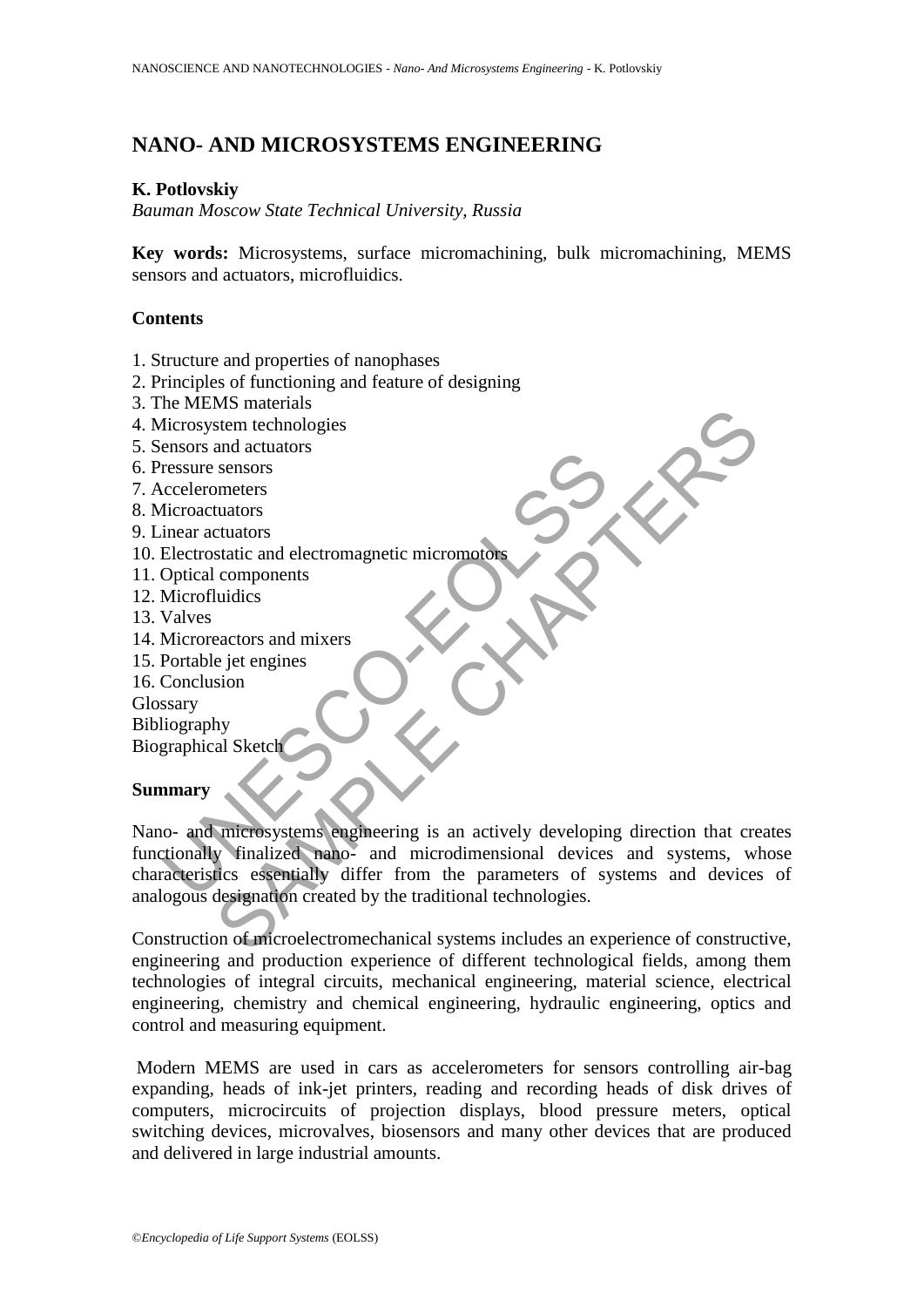Microelectromechanical systems are one of the most advanced technologies of  $21<sup>st</sup>$ century; they made revolution in production of both industrial articles and consumer goods as a result of joining of microelectronic silicon-based technologies and technologies of micromachining. MEMS technologies and MEMS devices may have deep influence on our mode of life.

## **1. Structure and Properties of Nanophases**

As a scientific and technical direction, the microsystems engineering was formed at the beginning of the 1990's as a result of joining of two directions: Microsystems Technology (MST) and Microelectromechanical Systems (MEMS). The integration of electronic, mechanical, liquid, optical and other components for creating the devices from several microns to a few millimeters in size is the basic task of the new direction.

of millimeter size were made in the decades before the mology. So, what was the reason for the events, which occurred the mology. So, what was the reason for the events, which occurred the mology. So, what was the reason f Interior size were made in the decades before the eral of microscopic<br>limeter is covering actuating mechanisms at the limeter size were made in the events, which occurred in the 1990's?<br>trange, the invention in 1958 of the Naturally, the devices with electronic circuits governing actuating mechanisms although not of millimeter size were made in the decades before the era of microsystems technology. So, what was the reason for the events, which occurred in the 1990's? It is however strange, the invention in 1958 of the model of the integrated circuit, which combined electronic components in a single semiconductor crystal, was the reason. Passage to the planar technique with the production of integrated circuits gave a possibility to make the huge amount of identical elements simultaneously in a single technological process, which substantially reduced their cost. An additional advantage of the planar technique is the possibility of an increase in the integration degree, i.e., an increase in the quantity of elements per unit of area due to the decrease of sizes of elements. An increase in the integration degree clearly demonstrates the decrease of sizes of semiconductors from the initial 20-30 mkm in 1958 to 45 nm at present, and the use of different semiconductor materials and types of the logic (MOP, CMOS, TTLS complementary metal oxide semiconductor, etc.) allowed increasing the speed and reducing the energy consumption of electronic devices.

Thus, with the passage to the new production technology, electronic components have advantages due to an increase in the productivity, efficiency and best mass and dimensions parameters in comparison with the sensors and the actuating mechanisms made by the traditional technologies. The incorporation of electronic controller into the housing of actuating mechanism is the unique solution of the problem of integration in this case. It is easy to verify this independently by means of taking a more or less complex electromechanical device to pieces. When implementing this approach, it is necessary to solve a number of problems, beginning from the fact that the electronic and executive mechanical components are made separately, by means of different technologies, with the use of a wide spectrum of the materials being often incompatible with each other, and so forth, ending with the final assembling. As a result: low reliability, significant mass and overall sizes, energy consumption, and high prime cost. The resulting situation can be described by the technological dead end, where a different ideology of construction might be a solution, what permits to miniaturize optical, mechanical, electronic, liquid components, to combine in one small volume the large number of devices with different physical operating principles.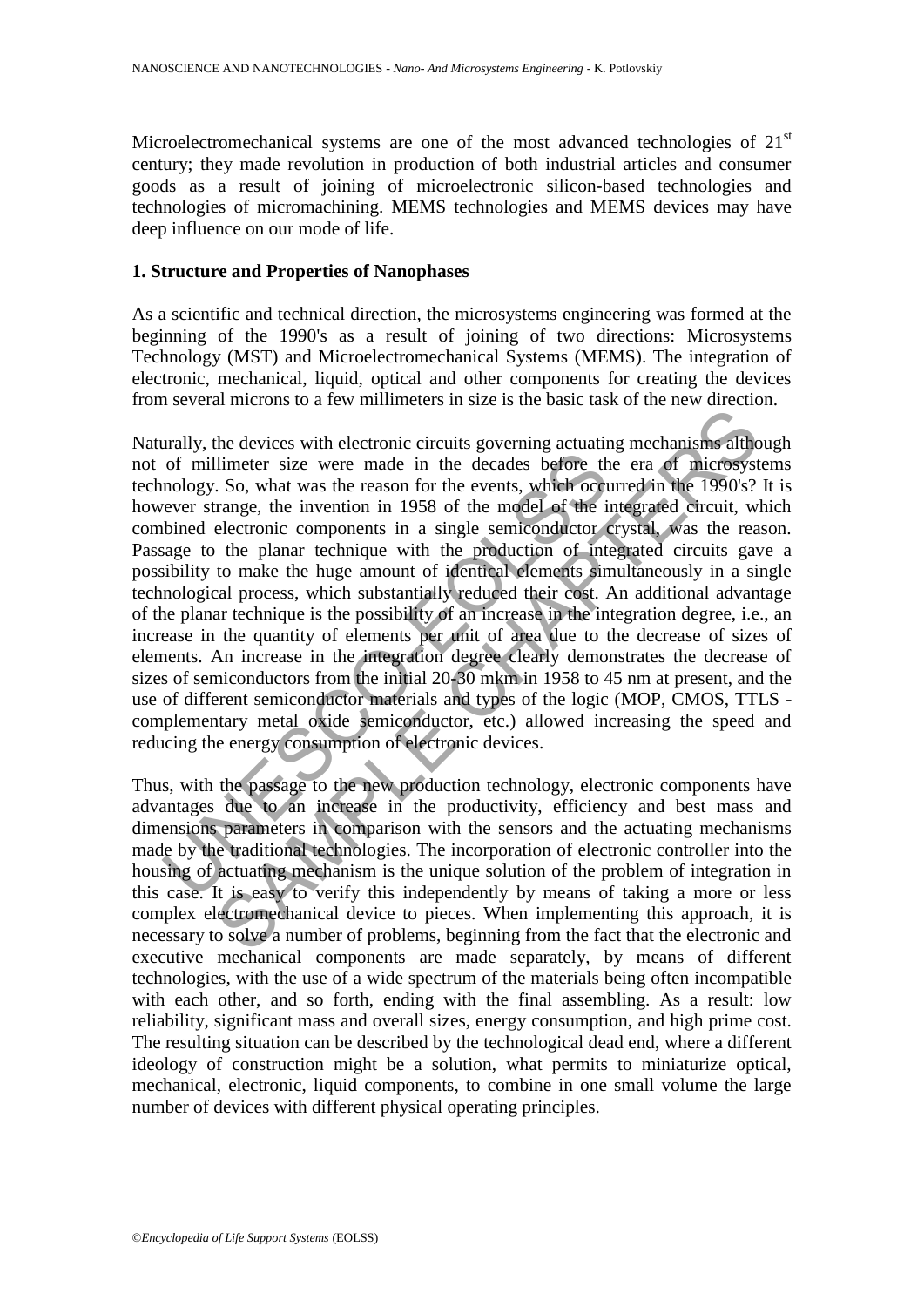The result of the search for this ideology was the formation and explosion of microsystems engineering. The devices created by the new technology have several advantages over usual analogs. First, like the integrated circuits, it is possible to produce them by large series, what considerably reduces their prime cost. Second, they can be directly incorporated into integrated circuits (to be arranged on one semiconductor crystal), which makes it possible to create complex and simultaneously compact systems.

## **2. Principles of Functioning and Feature of Designing**

Before detailed study of microelectromechanical systems, let us examine the basic principles of their functioning. As it follows from the name, the operating principle of such systems consists in the conversion of electrical energy into the mechanical one for the actuating mechanisms, and mechanical action for changing the recordable electrical parameters (conductivity, capacitance, and inductance) for the sensors.

Let's list main principles of functioning of micromechanical systems:

- Electrostatic: the displacement of the elements of construction charged by the similar or opposite charges;
- Electromagnetic: displacement due to interaction of the moving elements of the construction with the magnetic field;
- Electrostrictive and magnetostrictive: they are based on the effect of a change in the linear dimensions of substance during the application of the electrical or magnetic field to it;
- Piezoelectric: it is based on the direct and reverse piezoelectric effect in some dielectrics. In the case of direct effect, under the action of mechanical stresses, the polarization of dielectric appears, and in the case of inverse effect, the dielectric is deformed under the action of the electric field;
- Thermal expansion: displacement due to deformation of the material of the construction as a result of heating or cooling.

Internal containery, vaparamies, and internal construction of the sist main principles of functioning of micromechanical systectrostatic: the displacement due to interaction of the monstruction with the magnetic field;<br>lec ing mechanisms, and mechanical action for changing the recordable electic (conductivity, capacitance, and inductance) for the sensors.<br>
ain principles of functioning of micromechanical systems<br>
ain principles of functionin On the first stages of the development of microsystems engineering, many people had an illusion that the design of micromechanical devices is free of any special difficulties; what may be easier than to take a known macroobject, and to prepare its functional microcopy? As a rule, similar attempts to transfer the classical principles of the construction of macroobjects into the microcosm failed. The functioning of mechanical, hydraulic and other systems in the microcosm depends on many phenomena: the influences of intermolecular forces and forces of surface tension, roughness of surface, viscosity of liquids and gases, temperature gradient, diffusion, influence of electromagnetic pour on, electrostatic forces, etc. It is possible to illustrate this argument by the example of the construction of micro-liquid devices. It is known that it is possible to blend liquids by means of turbulence, i.e., active mixing, or by diffusion, the latter being slower. In the micro-liquid devices, the flows are laminar due to low flow velocity; therefore, mixing liquids is possible only by diffusion, or using the artificially organized turbulent flows in the special ultrasonic cameras that, undoubtedly, complicate the construction. The adhesion caused by the action of intermolecular forces is capable of having a significant effect on the work of the mechanical systems containing moving elements contacting with each other due to occurrence of friction.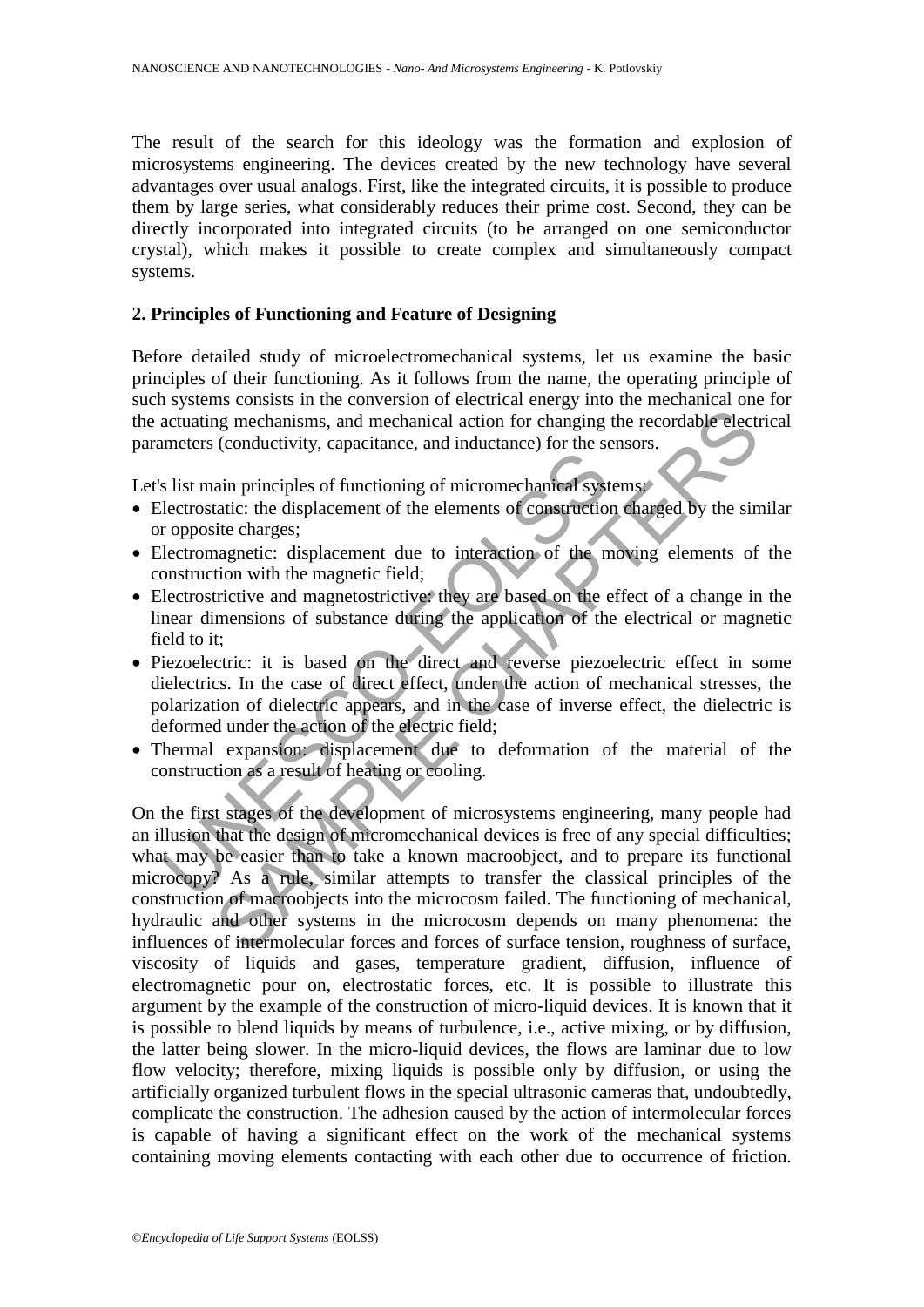The non-optimal selection of materials will lead to the fact that the substantial part of the energy consumed by device will be spent for overcoming frictional forces, and the increase of mechanical loads will lead to the premature wear and the breakdown.

Finally, in contrast to the traditional macrosystems of systems, the repair of microsystems is impossible. Therefore, the central objective of the development is to obtain the completely functioning system in the first realization.

## **3. The MEMS Materials**

In 1982, Kurt Petersen, an employee of the company IBM, published the article, in which he proposed to use silicon as the construction material for preparing different moving mechanical elements (gears, lath, the membranes, bridges, consoles, springs and so on) of three-dimensional mechanical structures. The technology of bulk wet etching of silicon developed earlier and the basic technological processes of the production of integrated circuits made it possible to realize this challenging idea after combining electronic and mechanical structure on one semiconductor substrate, as a result. At present, silicon heads the list of construction materials as before, and it is a part of more than 60% of MEMS devices.

grated circuits made it possible to realize this challengin<br>tronic and mechanical structure on one semiconductor suent, silicon heads the list of construction materials as before<br>the compositions, where of different mater three-dimensional mechanical structures. The technology of bulk wet etcheveloped earlier and the basic technological processes of the production and mechanical structure on one semiconduetor substrate, as a result conditio Contemporary microsystems are the complex compositions, which consist of the large number of different materials, including polymers, metals, and ceramics along with semiconductors. The construction materials of microsystems technology conditionally are divided into two groups. The first group comprises: single-crystal, polycrystalline, porous silicon, dioxide and nitride of silicon  $(SiO<sub>2</sub>, Si<sub>3</sub>N<sub>4</sub>)$ , polymers, tungsten, nickel, copper, gold, silver, diamond-like films, which are used for the forming of frameworks, electrical conductors, antifriction coatings. The second group comprises so-called active materials, which perform function of displacement sources and sensors due to the shape memory effect, as well as the memory effect for electrostatic, piezoelectric, magnetic, and other properties. They include: quartz, piezoceramics, permalloy, the alloy of titanium and nickel, the materials of group  $A_3B_5$ .

In the course of development of hybrid micromechanical systems consisting of the different materials, it is necessary to consider the following criteria:

- Crystallochemical compatibility including the types and parameters of crystal lattices of semiconductor materials in the multilayered structures;
- The admissible thermal load accounting for Debye temperature, Curie point, and, for semiconductors, also the transition temperature for the state when the concentration of its own charge carriers is close to the extrinsic one;
- Mechanical strength:
- Electrochemical compatibility.

In the MEMS, the construction materials are used mainly in the form of films. For example, for passivation, formation of dielectric layers, metallization, masking. The thickness of such layers varies in the range from several nanometers to several hundred micrometers.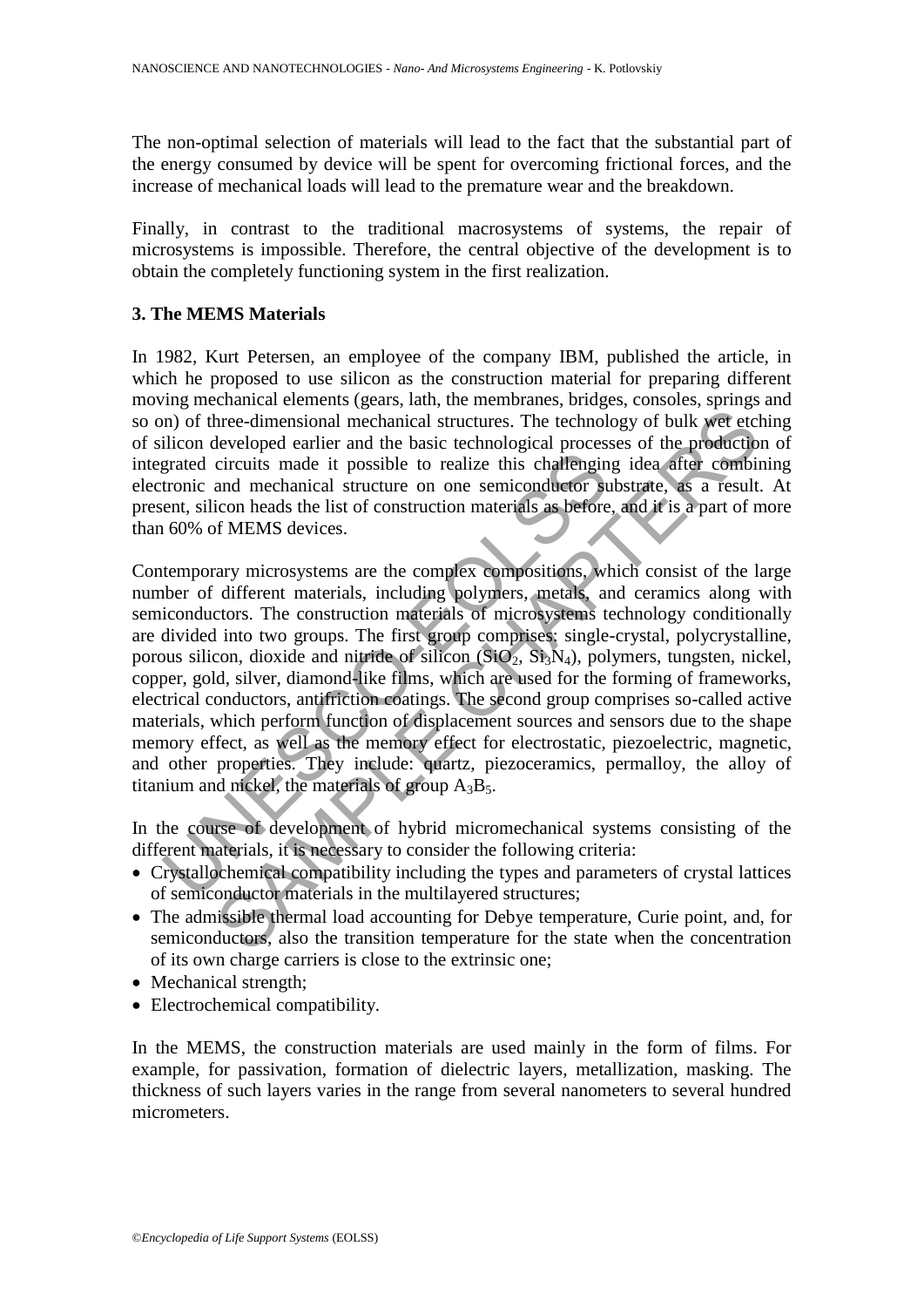It is possible to obtain thin films by several methods: physical precipitation or condensation from the gaseous phase (the thermovacuum or cathode sputtering); chemical precipitation from the gaseous phase (pyrolysis, reactive cathode sputtering); the electrolytic deposition from the solutions of salts of metals (application of electrolytic platings, the chemical copper plating); the anodic or the thermal oxidation of the surface, ionic dispersion.

## **3.1. Thermal Oxidation**

Thermal oxidation is used frequently in silicon technology, particularly for the generation of insulating and dielectric layers, or masks for the subsequent etching a surface of a substrate. Silicon dioxide  $(SiO<sub>2</sub>)$  possesses outstanding electrical (insulation), mechanical (hardness) and optical (transparency).

For the oxide layer formation, silicon wafers can be treated in an oven simultaneously at a typical process temperature up to 850-1200 °C.

pical process temperature up to 850-1200 °C.<br>
dation in the absence of water vapor is referred to as "dry" of<br>
dation in the absence of water vapor is referred to as "dry" of<br>
his method have very good dielectric properti de layer formation, silicon wafers can be treated in an oven simultaneous<br>de layer formation, silicon wafers can be treated in an oven simultaneous<br>cocess temperature up to 850-1200 °C.<br>in the absence of water vapor is re Oxidation in the absence of water vapor is referred to as "dry" oxidation. Layers formed by this method have very good dielectric properties and are free from defects; however, the layer growth is quite low. For a silicon dioxide layer thickness of 100 nm, the process duration is approximately 10 hours at a temperature of 900 °C. If oxidation is carried out in an atmosphere of wet oxygen by enriching with water vapor, such oxidation is referred to as "wet" oxidation, which achieves a much higher growth rate (approx. 100 nm per hour), however, the layers are of inferior quality.

Thermal oxidation of silicon in oxygen or water vapor may be described by following chemical reactions:

chemical reactions:  
\nSi (solid) + O<sub>2</sub> (gas)  
\n
$$
\longrightarrow
$$
 850-1200°C  
\nSiO<sub>2</sub>(solid)

 $\text{(solid)} + 2\text{H}_2\text{O} \text{ (gas)} \longrightarrow \text{SiO}_2 \text{(solid)} + 2\text{H}_2 \text{(gas)}$ Si (solid) + O<sub>2</sub> (gas)  $\frac{850-1200^{\circ}C}{850-1200^{\circ}C}$  SiO<sub>2</sub> (solid) <br>Si (solid) + 2H<sub>2</sub>O (gas)  $\frac{850-1200^{\circ}C}{850-1200^{\circ}C}$  SiO<sub>2</sub> (solid) + 2H<sub>2</sub> (gas)  $\longrightarrow \text{SiO}_2(\text{sol})$ <br>-1200°C  $\longrightarrow \text{SiO}_2$  $- O<sub>2</sub>(gas)$  850-1200°C SiO<sub>2</sub>(solid)<br>+ 2H<sub>2</sub>O (gas) 850-1200°C SiO<sub>2</sub>(solid) + 2H<sub>2</sub>(gas)

As the thickness increases, the rate of formation of oxide film decreases, since oxygen must diffuse through the growing film before to enter into the reaction with silicon on the plate surface. For thin layers  $(< 50 \text{ nm})$ , the rate of film growth is nearly constant, and the dependence of the film thickness on time is almost linear. For the thick films (> 200 nm), the diffusion coefficient decreases, which leads to the deviation of the growth rate from the linear dependence; in the case of very thick film, it assumes dependence as square root on the duration of oxidation process.

Due to the difference in thermal expansion coefficients between silicon oxide  $0.4 \cdot 10^{-6}$ /K and silicon  $5.3 \cdot 10^{-6}$ /K, mechanical stress is induced in the wafer cooling from the process temperature. This leads to compressive stress in the oxide layer and tensile stress in the silicon layer. The stress can be partially relieved by annealing.

Most often, thickness of oxide layer is few deciles of micron, and the upper thickness limit in practice is 1-2 microns for usual thermal oxidation.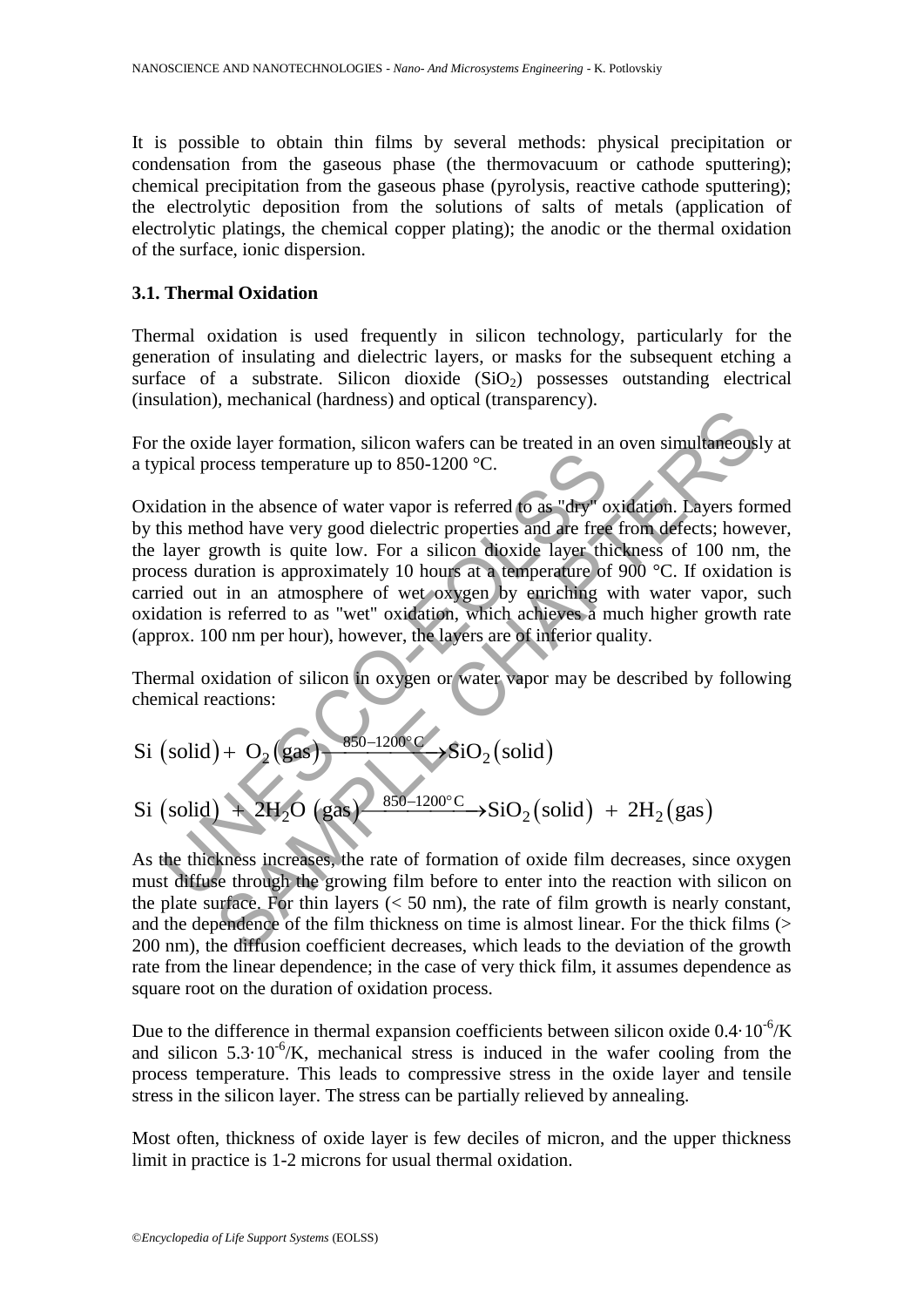#### **3.2. Chemical Vapor Deposition**

The process is defined as the deposition from a gaseous phase where the material to be deposited is created by a chemical reaction on or in proximity to the substrate. Source of a material deposited on a substrate is its gasiform compound. For reaction to progress and thus for deposition, energy must be supplied, for instance in the form of heat (pyrolysis), with the help of a plasma (PECVD: Plasma enhanced CVD) or by laser light (LECVD: Laser enhanced CVD).

Examples of some reactions are:

SiCl<sub>4</sub> + 2H<sub>2</sub> 
$$
\xrightarrow{1150^{\circ}\text{C}}
$$
  $\rightarrow$  Si + 4HCl  
\nWF<sub>6</sub>  $\xrightarrow{400^{\circ}\text{C}}$  W + 3F<sub>2</sub>  
\n2TiCl<sub>5</sub> + 5H<sub>2</sub>  $\xrightarrow{700^{\circ}\text{C}}$  → 2Ti + 10HCl  
\nThe deposition rate is 1-10 μm/hour and depends on the process conditions. General  
\nCVD gives good surface quality and sufficient purity of layers combined. There ex  
\nan abundance of CVD reaction schemes and processes, which include almost all met  
\nmost oxides, nitrides and carbides.  
\nSiO<sub>2</sub> films can be obtained by several methods. They can be obtained as a res  
\nthe reaction between silane and oxygen that takes place at a temperature 300  
\n500 °C, in the reactor for the chemical deposition at the low pressure:  
\nSiH<sub>4</sub> + O<sub>2</sub>  $\xrightarrow{500^{\circ}\text{C}}$  SiO<sub>2</sub> + 2H<sub>2</sub>  
\nThe alternative method of obtaining the dioxide of silicon is by the following chemi  
\nreaction of dichlorosilane with the clean water vapor:  
\nSiCl<sub>2</sub>H<sub>2</sub> + 2H<sub>2</sub>O  $\xrightarrow{900^{\circ}\text{C}}$  SiO<sub>2</sub> + 2H<sub>2</sub> + 2HCl  
\nSi<sub>3</sub>N<sub>4</sub> films may be obtained in a similar way at mean temperatures and low pressures  
\nthe chemical precipitation device and at low temperatures by plasma precipitation. M  
\nfrequency, silicon nitride films are obtained in the first type device by the followi

The deposition rate is 1-10  $\mu$ m/hour and depends on the process conditions. Generally, CVD gives good surface quality and sufficient purity of layers combined. There exists an abundance of CVD reaction schemes and processes, which include almost all metals, most oxides, nitrides and carbides.

 $SiO<sub>2</sub>$  films can be obtained by several methods. They can be obtained as a result the reaction between silane and oxygen that takes place at a temperature 300… 500 °C, in the reactor for the chemical deposition at the low pressure:

$$
SiH_4 + O_2 \xrightarrow{500^\circ C} SiO_2 + 2H_2
$$

The alternative method of obtaining the dioxide of silicon is by the following chemical

reaction of dichlorosilane with the clean water vapor:  
\nSiCl<sub>2</sub>H<sub>2</sub>+2H<sub>2</sub>O
$$
\longrightarrow
$$
SiO<sub>2</sub>+2H<sub>2</sub>+2HCl

Si3N<sup>4</sup> films may be obtained in a similar way at mean temperatures and low pressures in the chemical precipitation device and at low temperatures by plasma precipitation. Most frequently, silicon nitride films are obtained in the first type device by the following reaction:

reaction:  
\n
$$
3SiCl_2 + H_2 + 4NH_3 \xrightarrow{800^\circ C} 8i_3N_4 + 6H_2 + 6HCl
$$

To deposit the polysilicon films, it is possible to use the silane pyrolysis reaction, which takes place at a temperature of 600... 650 °C and at a low pressure.

$$
SiH_4 \xrightarrow{600^{\circ}C} \text{Si} + 2H_2
$$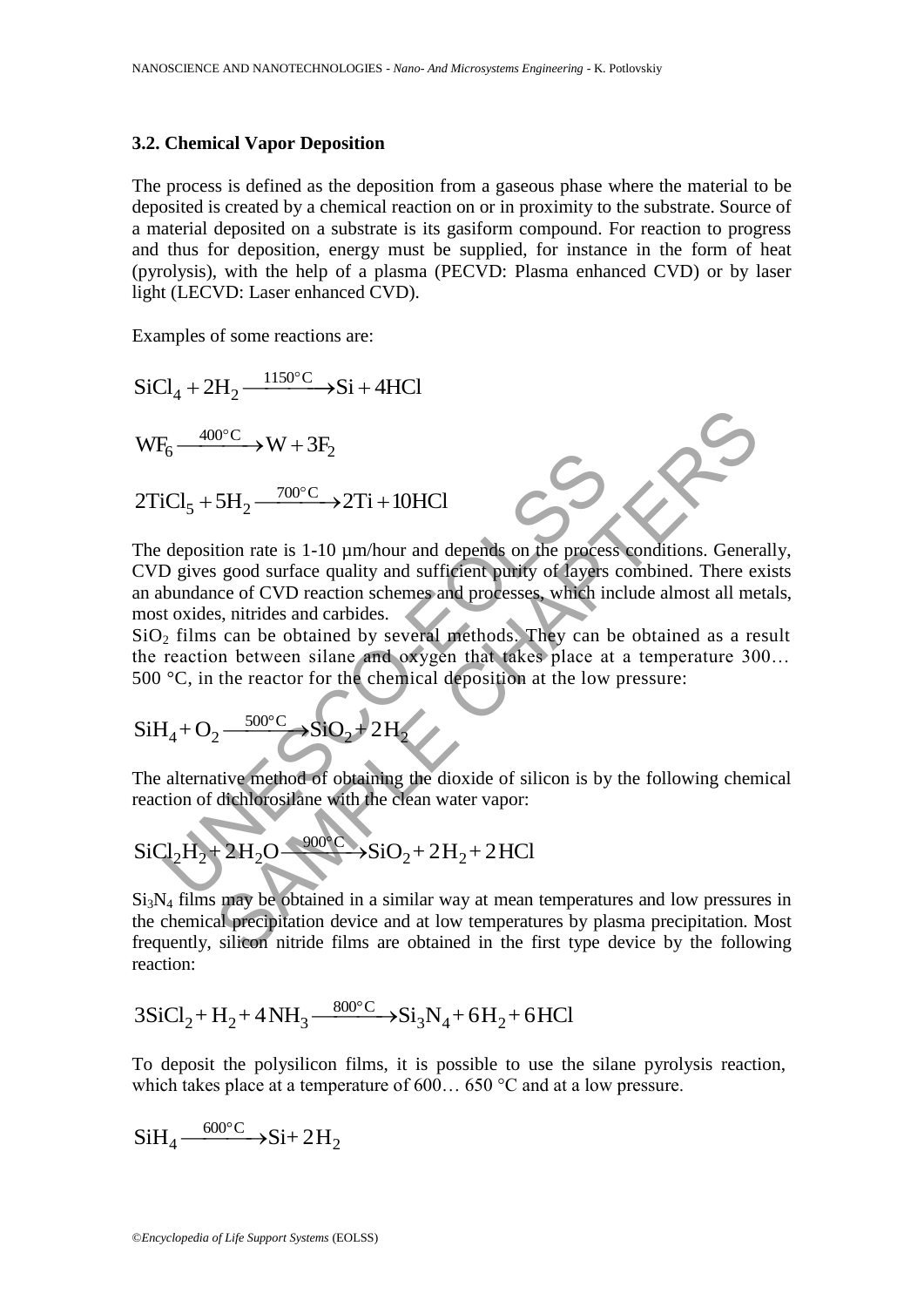### **3.3. Physical Vapor Deposition**

During PVD (physical vapor deposition) of metallic coatings, the material passes from the solid state to the gaseous one, with subsequent precipitation of the material to the substrate. Material can pass to the gas phase as a result of evaporation (under the action of thermal energy) or as a result of cathode sputtering (under the action of the bombarding ions).

#### **3.3.1. Thermal Evaporation**

Thermal evaporation and deposition is the most frequently used method of obtaining metallic films. In high vacuum evaporation, the metallic substance is heated up by resistance heating in a crucible to a temperature at which the metal evaporates. To obtain especially pure films, resistance heating is substituted by electron beam bombarding, what promote evaporation. The resulting atomic or molecular flow propagates in the vacuum chamber rectilinearly and reaches the substrate surface. The vapor condenses, and the film is formed on the substrate surface. The deposition rate is usually between 1 and 100 nm/s.

The merits of thermovacuum deposition include relative simplicity of process and weak thermal load experienced by the substrate during the condensation of vapors on its surface



C. T. Leondes. (2006). Mems/Nems. Handbook techniques and applications, Volumes 1-5.

*Springer-Verlag*. [This handbook covers the major topics within the subject and offers a comprehensive treatment of MEMS design, fabrication techniques, and manufacturing methods.]

S. Beeby, G. Ensell, M. Kraft, N. White. (2004). MEMS mechanical sensors. *Artech house inc.*, [Description of different MEMS sensors for measuring physical parameters.]

J. J. Sniegowski. (1995). Surface Micromachined Sensors and Actuators. *Micro-integrated Smart Material and Structures Conference (MISMSC), Society for Experimental Mechanics, Williamsburg, VA, Oct. 11-12. pp. 100-110.* [The constructions of various sensors and drives made using the surface mechanics technology are shown.]

M. P. de Boer, D. L. Luck, W. R. Ashurst, A. D. Corwin, J. A. Walraven, and J. M. Redmond. (2004). High-performance surface-micromachined inchworm actuator. *J. Microelectromech. Syst., 13 (1) 63*. [Construction and basic operations of preparing the micromechanical drive are examined.]